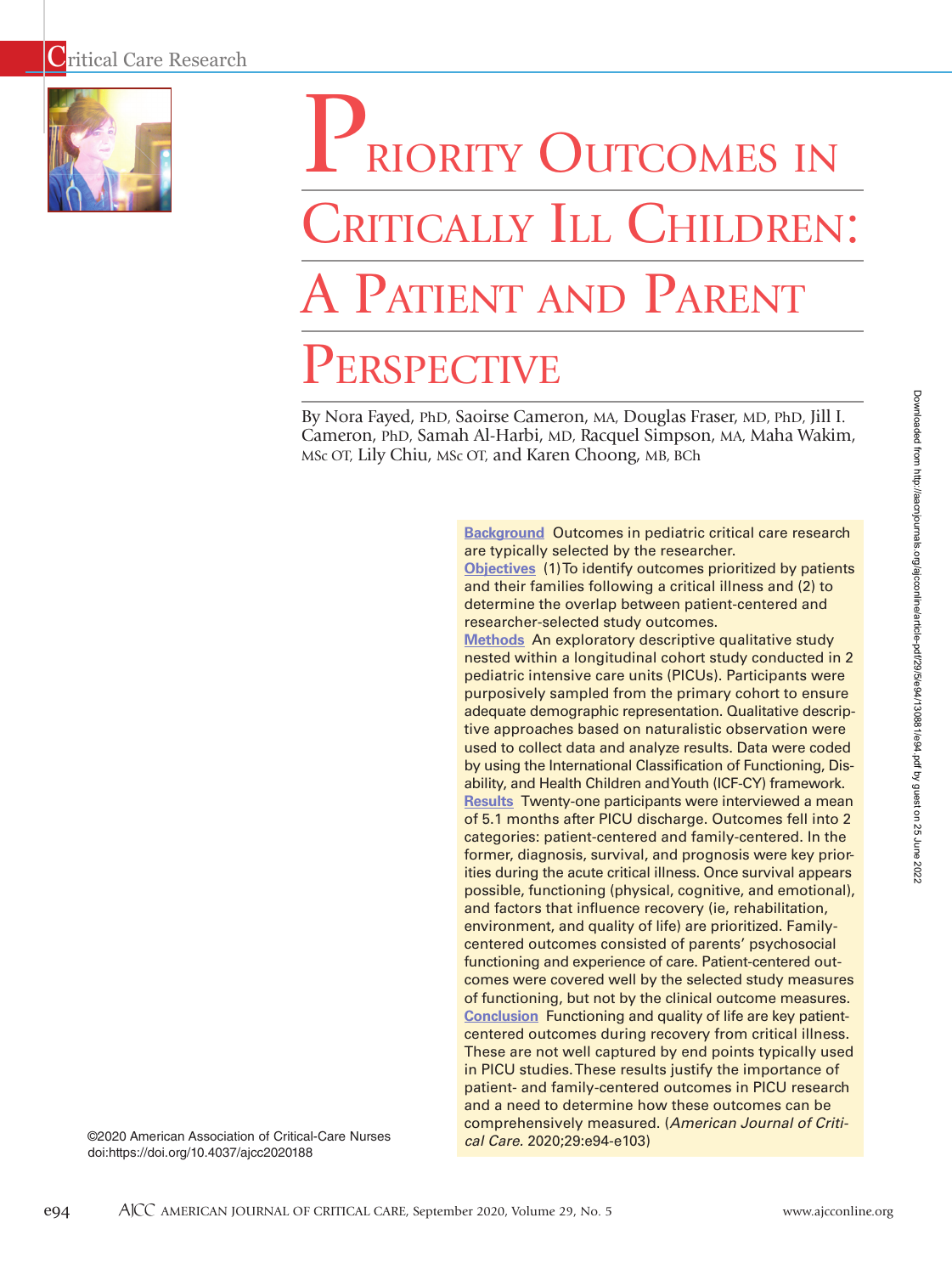atient-centered outcomes research is now recognized as an essential part of critical care research.<sup>1,2</sup> To date, most clinical trials conducted in critically ill patients have been focused on outcomes deemed important by atient-centered outcomes research is now recognized as an essential part of critical care research.<sup>1,2</sup> To date, most clinical trials conducted in critically ill patients have been focused on outcomes deemed important by researchers,<sup>3,4</sup> and patient-centered outcomes have rarely been included as end points.<sup>4</sup> Mortality has traditionally been considered the definitive patient outcome in critical care.<sup>5</sup> However, pediatric intenchildren are surviving with newly acquired morbidities and persistent functional and qualityof-life limitations.6,7 Mortality is therefore no longer the stand-alone indicator of effectiveness or quality of PICU care.8

The emergence of PICU-acquired morbidities and the long-term impact of critical illness on children have highlighted marked knowledge gaps in our understanding of patient- and family-centered outcomes in pediatric critical care. Critical care research is therefore shifting its focus from shortterm outcomes to evaluating longer-term, patientcentered outcomes and how best to measure these. However, few researchers have assessed the opinions of patients and their family members on what these outcomes should be both during the course of the critical illness and on through to recovery.

Patient-centered outcomes, which we define in this study as outcomes deemed important by pediatric patients and their family caregivers,<sup>9</sup> have not been adequately evaluated in the PICU population. The primary objective of this qualitative study was to identify patient-centered outcomes in children and families who survived a critical illness, from during the PICU admission to after discharge from the unit. Our secondary objective was to determine if the outcome measures selected by researchers for

#### **About the Authors**

Nora Fayed and Karen Choong contributed equally to the execution of this study and the writing of this manuscript. **Nora Fayed** is an assistant professor, **Maha Wakim** and **Lily Chiu** are occupational therapy students, School of Rehabilitation Therapy, Queen's University, Kingston, Ontario, Canada. **Saoirse Cameron** is a research coordinator and **Douglas Fraser** is a professor, Department of Pediatrics, Western University, and Lawson Health Research Institute, London, Ontario, Canada. **Jill I. Cameron** is an associate professor, Department of Occupational Science and Occupational Therapy, Rehabilitation Sciences Institute, Rehabilitation Sciences, University of Toronto, Canada. **Samah Al-Harbi** is an assistant professor, Department of Pediatrics, King Abdulaziz University, Jeddah, Saudi Arabia. **Racquel Simpson** is a research coordinator and **Karen Choong** is a professor, Department of Pediatrics and Critical Care, Department of Health Research Methods, Evidence, and Impact, McMaster University, Hamilton, Ontario, Canada.

**Corresponding author:** Karen Choong, MB, BCh, MSc, McMaster Children's Hospital, 1280 Main St W, Rm 3E-20, Hamilton, Ontario, L8S4K1 (email: choongk@mcmaster.ca).

the primary study covered the outcomes prioritized by patients and families.

# **Materials and Methods Study Design and Participants**

This qualitative study was nested within a larger prospective longitudinal study evaluating functional recovery in critically ill children ("Weecover" study, ClinicalTrials.gov Identifier: NCT02148081 https:// clinicaltrials.gov/ct2/show/NCT02148081).6 The study was approved by the institutional research ethics boards and conducted at 2 participating sites:

McMaster Children's Hospital and London Health Sciences Centre, Ontario, Canada. A purposive sample of participants from the Weecover study was approached for consent to participate in qualitative interviews; this method of sampling was to ensure

ds<br>
ipants<br>
was nested within a larger<br>
udy evaluating functional<br>
dren ("Weecover" study,<br>
:: NCT02148081 https://<br>
NCT02148081 https://<br>
NCT02148081 https://<br>
NCT02148081 https://<br>
<br>
vicional research ethics<br>
2 participa as prioritized by patients and their families have not been adequately evaluated in the pediatric intensive care population.

adequate representation of a general medical-surgical PICU population demographic in terms of diversity in age, sex, diagnosis, severity of illness, and preexisting comorbidity.

A single trained interviewer at each study site (R.S. and S.C.), not involved in the care of the patient, conducted in-depth interviews between 3 and 6 months after PICU discharge. The interview timing allowed patients and their families to reflect on their journey from critical illness to recovery. An interview guide (Table 1) was used to elicit patients' and/or their parents' priorities during their PICU admission and on through to their recovery period following hospital discharge. Interviews were conducted with additional participants until data saturation was reached. Qualitative descriptive approaches based on naturalistic observation were used to collect data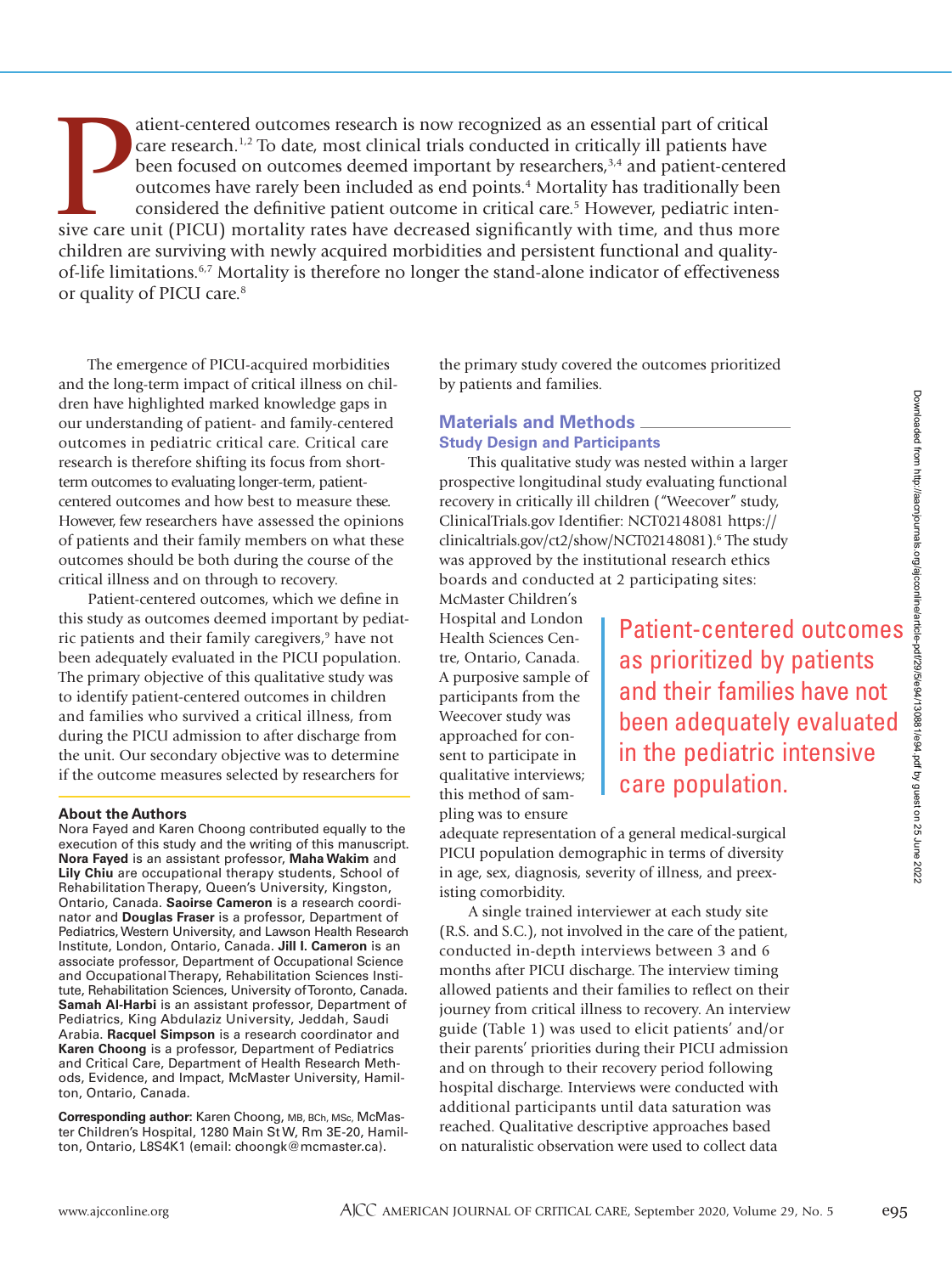### **Table 1 Priority outcomes interview guide**

You have volunteered to take part in this interview. We thank you so much! We really would like to understand what you have been through, and we believe that your input will not only help doctors but also other families going through a similar experience. We haven't seen you in a while, and we are really interested in how things have been since you were discharged from the pediatric intensive care unit (PICU).

Our objectives are to understand your ideas of what is important for [name's] health and well-being. So my questions will be about learning what was most important to his/her health throughout these past few months.

- 1. How is (name) doing now?
- 2. We want to give you the chance to reflect on your journey. If you can, and if you are comfortable . . .
	- a. Take me back to before your child was admitted into ICU . . . what sorts of things were important to you and your family, prior to (name's) admission to PICU in (month)
	- b. What sorts of things were important to you during the time you were in the PICU?
	- c. What sorts of things are important to you now?
- 3. Have these/your priorities changed over time? What has changed since then? And what has stayed the same?
- 4. What does (the child) think about that? Would [child's name] see it the same way? Do you think he would agree with or disagree with what we talked about?
- 5. Closing questions:
- a. If you could make a recommendation to health providers to help improve how they work with families like yours, what would that be?
- b. Is there anything else you would like to tell us about your experience in the PICU?



Reproduced from *ICF: A Hands-on Approach for Clinicians and Families*, 20 with permission from Dr. Olaf Kraus de Camargo and Mac Keith Press.

> and analyze the results.<sup>10,11</sup> Audio-recorded interviews were transcribed verbatim and reviewed for accuracy, and Max QDA10 software supported data analysis. Researcher-selected study outcomes and the respective measurement tools used in the WeeCover

study were coded and thereafter mapped to the patientcentered outcomes that were determined through qualitative interviews. The study outcomes consisted of the following: clinical outcomes—that is, mortality, length of stay, and severity of illness (scores on the Pediatric Logistic Organ Dysfunction-2 and the Pediatric Risk of Mortality III) $12,13$ ; and functional outcomes—such as functional status (Pediatric Evaluation of Disability Inventory computer-adaptive test; PEDI-CAT),<sup>14,15</sup> participation (Participation and Environment Measure Child and Youth version; PEM-CY),<sup>15</sup> health-related quality-of-life (HRQoL; using KID-SCREEN),<sup>16</sup> and parental stress (Pediatric Inventory for Parents).17 The Standards for Reporting Qualitative Research checklist was applied in the reporting of this study.

## **Analysis**

We applied the World Health Organization International Classification of Functioning, Disability, and Health for Children and Youth (ICF-CY) framework to code both the qualitative interviews and the WeeCover study outcome measures.<sup>18</sup> The ICF-CY is designed to comprehensively describe and classify functioning and health; it enables the organization and reporting of outcomes according to standard definitions,<sup>19</sup> and it allows for mapping of content from qualitative interviews to the quantitative study outcome measures. Essential domains of the ICF-CY are as follows (see Figure)<sup>20</sup>: health condition, body functions and structures (includes physical, cognitive, and psychological function), activities and participation (ie, things children do in order to function in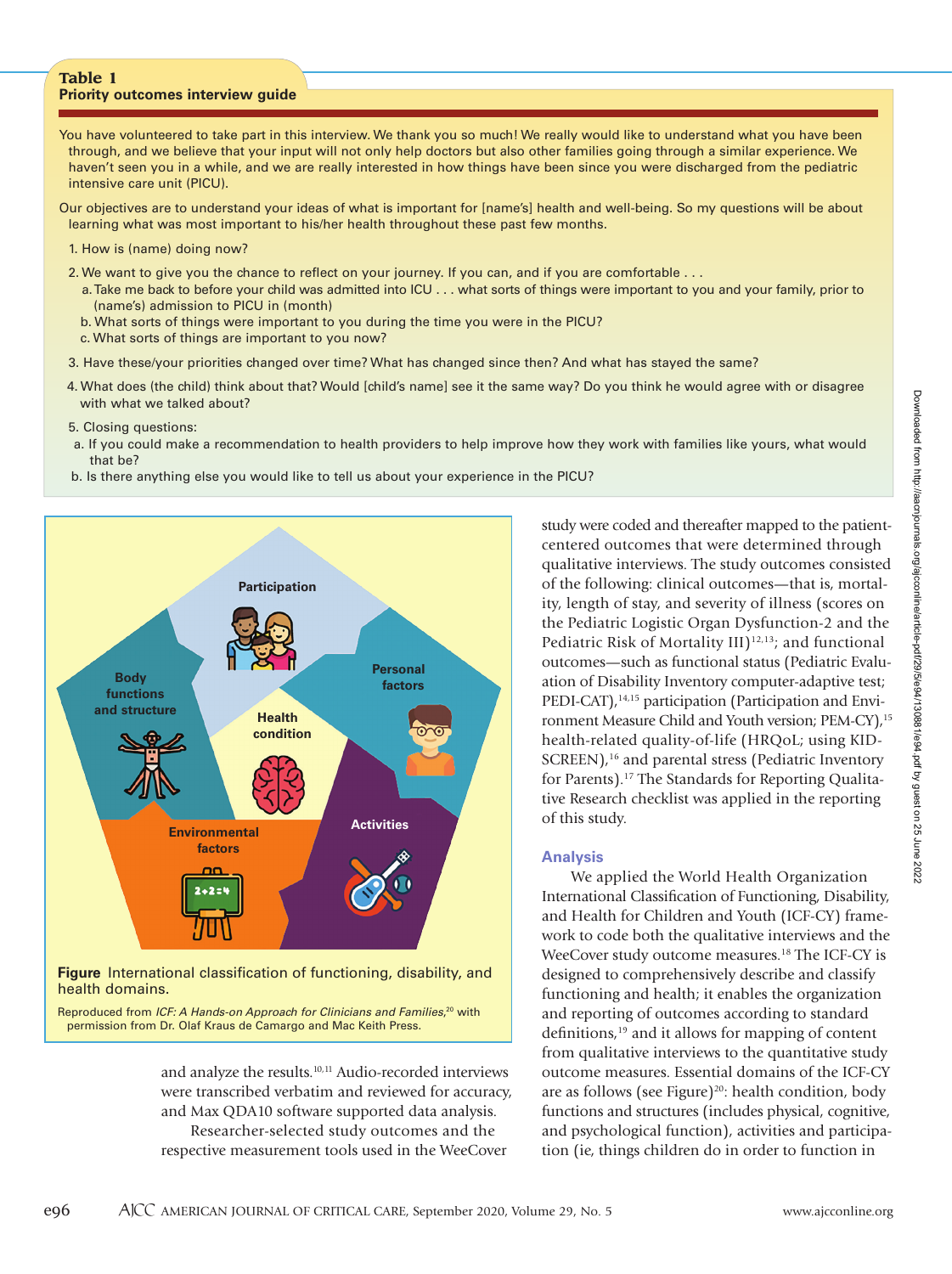# **Table 2 Characteristics of children who were patients in the study**

| <b>Pseudonym</b> | Age, y | <b>Sex</b>  | <b>PICU</b> admission<br>diagnosis | <b>Preexisting chronic illness</b>                                             | <b>PRISM-III</b><br>score <sup>a</sup> | <b>Days</b><br>in<br><b>PICU</b> | <b>Days in</b><br>hospital | <b>Time of interview</b><br>after PICU<br>discharge, months |
|------------------|--------|-------------|------------------------------------|--------------------------------------------------------------------------------|----------------------------------------|----------------------------------|----------------------------|-------------------------------------------------------------|
| Kelly            | 1.5    | Female      | <b>Bronchiolitis</b>               | <b>None</b>                                                                    | $\overline{4}$                         | $\overline{4}$                   | 5                          | 3                                                           |
| Gertrude         | 2.0    | Female      | <b>Status epilepticus</b>          | <b>None</b>                                                                    |                                        |                                  |                            | 5.5                                                         |
| Evan             | 2.1    | <b>Male</b> | Neuroblastoma                      | <b>None</b>                                                                    |                                        |                                  |                            | 3                                                           |
| John             | 2.5    | <b>Male</b> | Septic shock                       | <b>None</b>                                                                    | 12                                     | 3                                | 8                          | $\overline{7}$                                              |
| <b>Harrison</b>  | 2.75   | <b>Male</b> | Hemolytic-uremic<br>syndrome       | <b>None</b>                                                                    |                                        |                                  |                            | 3.5                                                         |
| Allen            | 12.2   | <b>Male</b> | Pneumonia                          | <b>None</b>                                                                    | $\overline{2}$                         | $\overline{4}$                   | 6                          | 12                                                          |
| Dave             | 12.75  | Male        | <b>Trauma</b>                      | <b>None</b>                                                                    | 5                                      | 6                                | 14                         | 6                                                           |
| Daniel           | 15.7   | Male        | <b>Stroke</b>                      | <b>None</b>                                                                    | $\overline{4}$                         | 8                                | 10                         | 3.5                                                         |
| Chrissi          | 15.8   | Female      | <b>Trauma</b>                      | <b>None</b>                                                                    | 12                                     | 3                                | 16                         | 5                                                           |
| Adrian           | 17.7   | Male        | <b>Myocarditis</b>                 | <b>None</b>                                                                    | 3                                      | $\overline{4}$                   | $\overline{4}$             | 6                                                           |
| Leaticia         | 3.2    | Female      | Laryngotracheal<br>reconstruction  | Developmental delay;<br>gastroesophageal reflux                                | $\Omega$                               | 15                               | 20                         | 4.5                                                         |
| Joey             | 3.8    | Male        | <b>Pleural effusion</b>            | Metastatic hepatoblastoma                                                      | $\Omega$                               | 11                               | 19                         | 3.5                                                         |
| Cate             | 4.75   | Female      | Status epilepticus                 | Microcephaly; spastic dystonic<br>diplegia                                     | 5                                      | $\overline{4}$                   | 19                         | 9                                                           |
| <b>Bob</b>       | 7.25   | Male        | Pneumonia                          | Asthma                                                                         |                                        |                                  |                            | 3                                                           |
| <b>Tracey</b>    | 9.6    | Female      | Status asthmaticus                 | Asthma                                                                         | $\mathbf{0}$                           | 6                                | 6                          | $\overline{4}$                                              |
| Gabriel          | 11.8   | Male        | <b>Respiratory failure</b>         | Schwartz-Jampel syndrome                                                       | $\overline{7}$                         | 21                               | 21                         | 3.5                                                         |
| <b>Brody</b>     | 12.2   | Male        | Septic shock                       | Trisomy 21, epilepsy                                                           | $\overline{7}$                         | 44                               | 81                         | $\overline{7}$                                              |
| Alice            | 14.5   | Female      | Pneumonia                          | <b>CHARGE</b> syndrome; long-term<br>tracheostomy and ventilator<br>dependence | 8                                      | 3                                | 3                          | 6                                                           |
| Jake             | 14.5   | Male        | Aspiration<br>pneumonia            | Spastic cerebral palsy;<br>neonatal kernicterus                                | 13                                     | 14                               | 16                         | 3                                                           |
| Lenny            | 15.3   | Male        | Aspiration<br>pneumonia            | Pallister-Killian syndrome                                                     | $\overline{7}$                         | 24                               | 64                         | 3.5                                                         |

Abbreviation: PICU, pediatric intensive care unit.

aPediatric Risk of Mortality score third generation.<sup>12</sup>

their daily lives, such as mobility, self-care, and social interaction), environmental factors (physical or interpersonal facilitators and barriers to functioning), and personal factors (expectations, priorities, and quality of life).

Both the qualitative interviews and the study outcomes were coded by 2 independent coders using the ICF-CY framework and a standard method of content analysis validated for mapping qualitative information to outcomes.<sup>21,22</sup> Two analysts, trained in the method, coded the interviews independently and then met to resolve disagreements. Interview content requiring additional expertise was coded by a relevant member of the research team, (eg, K.C. for intensivist expertise). All codes and interview content were checked by an expert in the method (N.F.). The codes were grouped into themes and subthemes according to the ICF-CY domains. In the event that the data could not be coded by using ICF-CY, a new inductive code was generated and contrasted with the existing codes using the constant

comparative method, $23$  and the same inductive procedure was followed to aggregate the codes into themes. Following coding of the study outcome measures and themes derived from the qualitative data, we assessed the degree of overlap between the study outcomes and the patient-centered outcomes.

# **Results**

Of 178 patients and families approached from the Weecover study, 160 (89.9%) consented to be contacted in the future for an interview. From these, we interviewed a total of 21 participants: 20 parents (19 mothers; 1 father), and 1 patient (Adrian), representing a total of 20 critically ill children, 10 (50%) of whom had a preexisting chronic medical condition (Table 2). The majority of patient participants either deferred to their parents during the interviews or were not physically or cognitively able to participate in the interviews. Interviews were conducted 3.5 to 12 months (mean [SD], 5.08 [2.29] months) after discharge.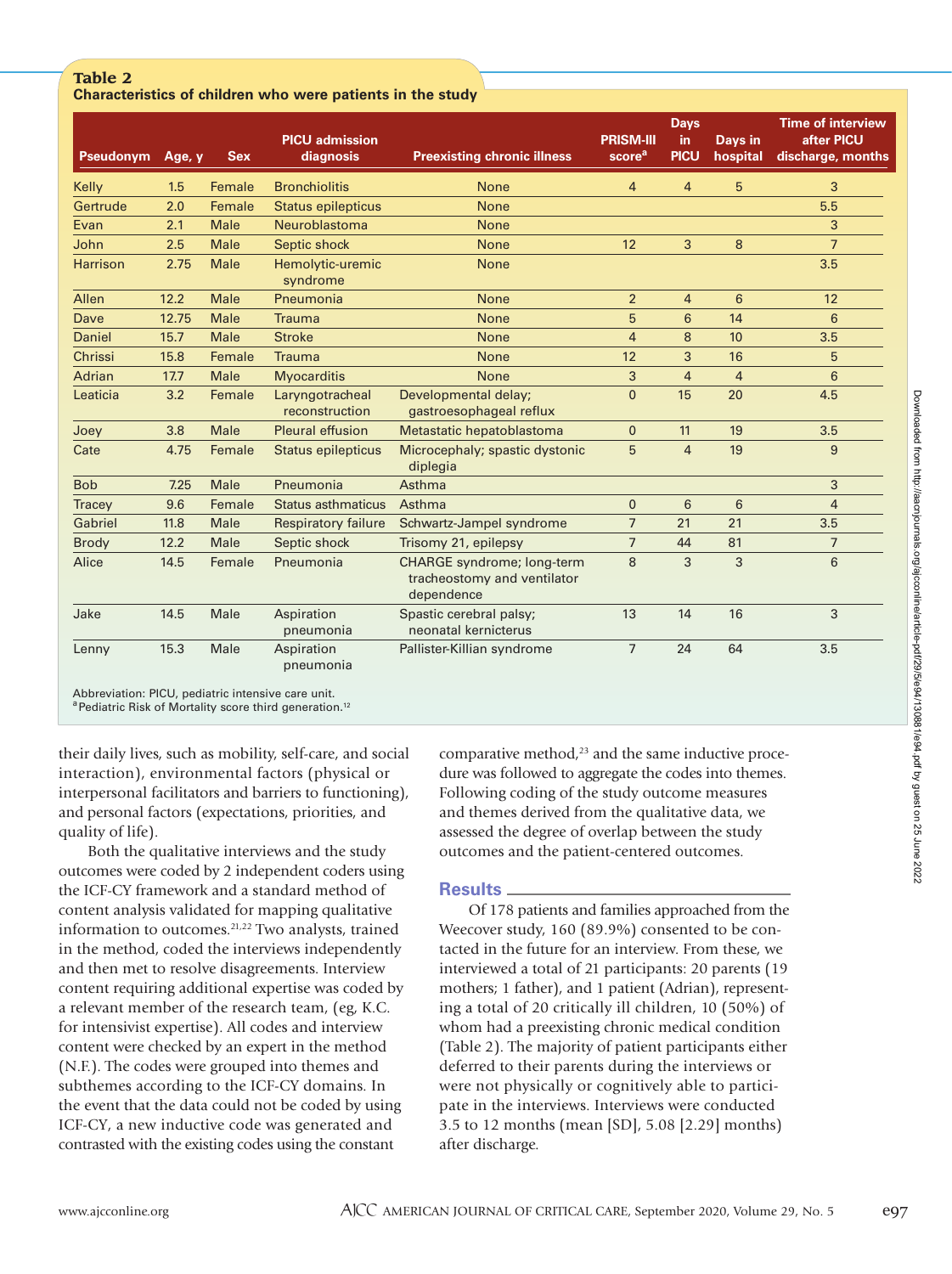The outcomes that were considered priorities for patients, as expressed by the patient or by his/ her parent (patient-centered outcomes), are presented according to their themes and categorized according to ICF-CY domains, along with exemplar quotations where appropriate. As the overwhelming majority of interviewees were parents, we uncovered additional important outcomes that referred more specifically to the family as a unit. These are categorized as family-centered outcomes.

## **Patient-Centered Outcomes**

Early in the PICU admission, survival is a top priority. Parents expressed the need to understand their child's diagnosis, the therapeutic options, and ultimately if their child will survive. Priorities appear to evolve during the course of critical illness from survival to other important themes.

*Theme 1: Survival (ICF-CY Domain: Health Condition).* The fear of death is paramount early in the acute period of critical illness.

> I don't know if she's gonna live. I don't know if she's gonna die. I hear beep beep beep, I see all these needles, everything. But when you walk into your child's room day after day, hour after hour, and these same 4 walls with no windows, it's dark and you're scared.

–Cate's mother

Making sure my kid stayed alive. 'Cause it was really touch and go there for a while, right?

–Dave's mother

Although arriving at a diagnosis was a priority, parents sometimes feared the prognosis, especially if it was not compatible with survival:

> I see that maybe we won't get a diagnosis. I'm kind of prepared for that. It's like you get your hopes up so many times and you don't get that answer. I've been sad about it a few times, but let's say we get a diagnosis and it's something really rare and it's not treatable. What good is it to me anyways, right?

–Cate's mother

*Theme 2: Functional Recovery.* When survival becomes apparent, families turn their priorities to functional recovery. The domains of functioning that parents considered most important in their child's recovery are multidimensional and are presented here according to the ICF-CY domains.

Domain: Body Functions. Parents prioritized physical and mobility function and the need for rehabilitation strategies to help their child recover both within and beyond the PICU. This prioritization was done for both previously healthy children and for children with underlying functional disabilities.

> I just want her to get up, I don't want her to have a hip replacement, I don't want her to have rods in her arm for the rest of her life and she can only lift it so far. I want her to be able to function normally again. –Chrissi's mother

I guess it's hard to continue a physical regime but maybe the physiotherapist should, for long-term patients check, so that everything doesn't get stuck, arms and hands in a curled-up position because the kids aren't moving. –Lenny's mother

The ability for their children to regain not just their physical, but cognitive and emotional functioning was repeatedly expressed as important. These symptoms and the support needed became more apparent in the post-PICU period:

> A couple times just after we got home he woke up with dreams, and he's like that he was having nightmares that they were putting the tube in again and stuff right? . . . he just remembers bits and pieces of it, but he'll tell you he doesn't want to come back to the hospital. –Gabriel's mother

Domain: Activities and Participation. The ability for their children to return to their daily life routines and participate in their home, social, and school activities were priority outcomes. Activities of daily living were often presented according to the functional capacity and needs of the individual child, such as mobility (eg, transfers, walking), communication, and self-care.

> Getting back into his world . . . and day to day routine. . . . He's come a long, long way, but it's hard. –Daniel's mother

I want him to be healthy and I want him to eventually get back into the school setting so he has that social aspect. He gets to see his friends, he gets his education. –Gabriel's mother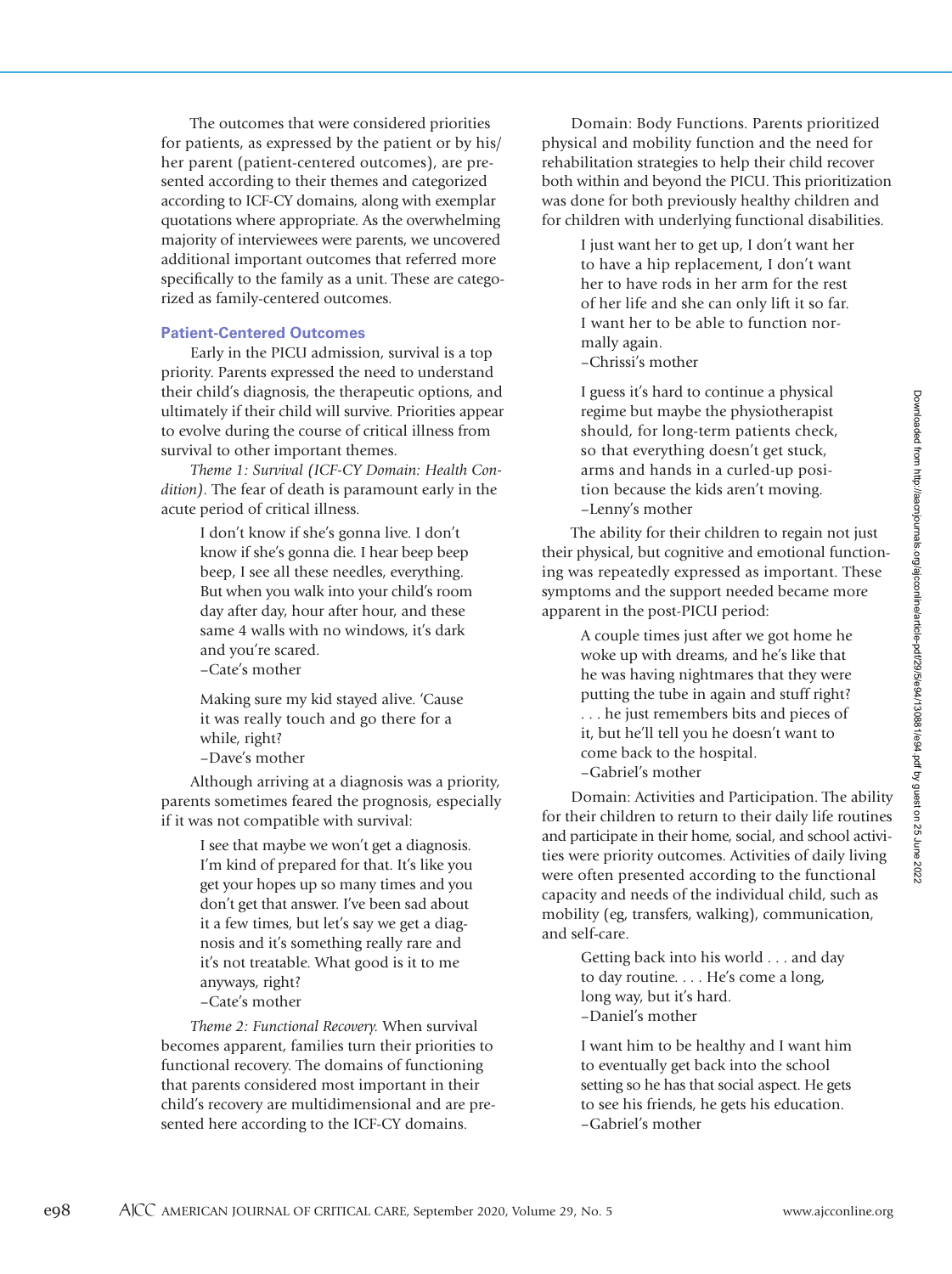Participation in social activities was important and meaningful, even if their child's health condition could not be cured:

> What can we do to, you know, get him a more normal life so he's not always sick and in here? 'Cause you know, his life is going by and you know, he misses out on stuff.

–Brody's mother

Domain: Environmental Factors. Parents reported that the PICU environment affected their child's sleep and psychological and emotional functions. Hence, an environment that facilitates recovery is crucial:

> Her trying to sleep in a hospital with lights and sounds and movements—she was not having it. It was also a little tough because when she was better, she was very restless; she doesn't sit calmly and do anything.

–Kelly's mother

I found that he was happier if I was making sure that . . . like changing different sceneries and stuff like that. Not looking at the same 4 walls you know? –Gabriel's mother

Domain: Health Condition. Optimizing and maintaining their child's health condition following recovery from critical illness was extremely important to parents. There was perpetual fear that new symptoms may signal a recurrence of critical illness.

> Keeping him healthy is important now, because I don't want to have to do this again and I've already been warned once you're in the PICU the chances of returning increase every time you're in. Well we've been in twice now. –Bob's mother

When she coughs now, I'm like oh my gosh why are you coughing? Why are you sick? You think, . . . oh my God, is this going to be the one that sends her in again?

–Tracey's mother

*Theme 3: Quality of Life.* Quality of life and emotional well-being were key outcomes that patients and families prioritized both during critical illness and in the post-PICU period. Parents often expressed the need to ensure their child's comfort and minimize suffering. The impact of the illness on the child's quality of life was influenced by life

expectations and their baseline health condition and level of functioning.

> As soon as I was told no activity, then I was like just what am I going to do with myself? What am I going to do with my life? Oh my god, all dreams crushed and gone . . . –Adrian

> My main goal is always that she's happy. Alice's got a life history of having to deal with major challenges. . . . I've always tried to give her an environment, no matter where it is, even in hospital. –Alice's mother

## **Family-Centered Outcomes**

Some of the priorities raised by parents were based on the experience of their child's critical illness and recovery, and those priorities pertain to the family as a unit and cannot be clearly separated from the child. These fell into 2 themes: family psychosocial outcomes and family experience of care.

*Theme 4: Family Psychosocial Outcomes.* Parents often struggled to cope with their child's critical illness and reported their own physical and emotionally distressing symptoms:

> I really was so anxious. I was getting nightmares and I'd wake up in a, a sweat and couldn't sleep. . . . and it's funny, because I said to my husband, I think I'm really having side effects from what happened. –Harrison's mother

A source of distress was the uncertainty of their role while their child was being cared for by others in the PICU, and what they should or could do to help their child:

> I think the hardest thing to do was to kind of figure out my place and what I could do because she was so not there. I couldn't really do much and I didn't know if I should stay or go home, what I should feel comfortable doing or bringing or communicating. –Kelly's mother

The impact of the child's critical illness on siblings was also of key importance and was repeatedly expressed by every affected family. Parents identified their difficulties with focusing on their critically ill child while balancing the demands and responsibilities to the rest of their family, their work, and their home. Hence length of stay was important to them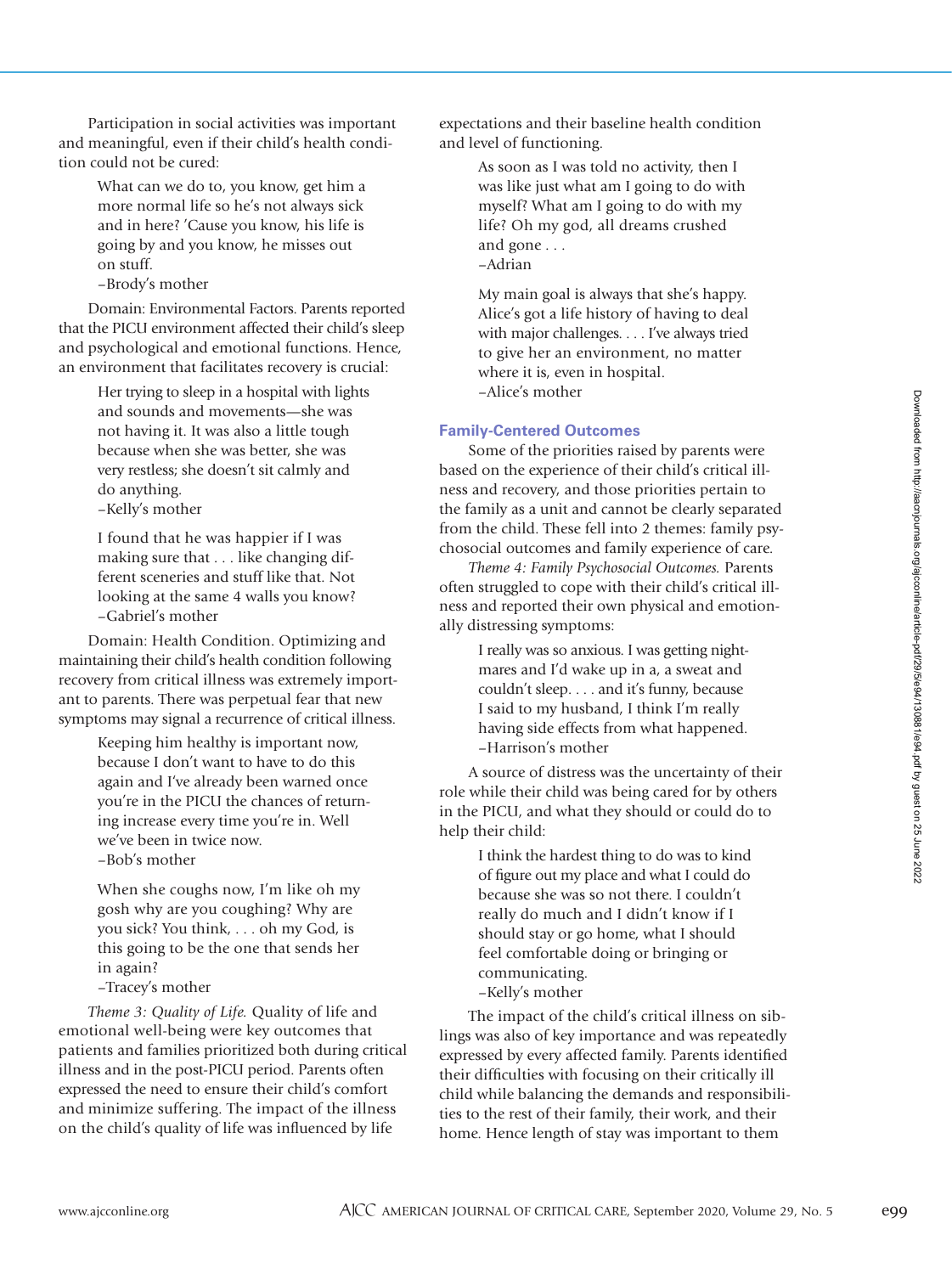as it related not only to their child's outcome, but to their finances and work commitments.

> You know the truth is, I was actually really torn about making sure that she was getting the right care and what was going on at the house without me just because I have such a little one and he was 2 and you know that was the first time I had ever been away from him. So I had to give one up and really it was a struggle, it was really hard. –Tracey's mother

> This takes a toll on your finances because you have both parents working, one has to stop working, I mean there's no other way. So you lose one income, you lose a lot—and if you need 2 parents who need to work . . . I mean you're talking about really struggling financially. –Joey's mother

*Theme 5: Family Experience and Supports.* Families expressed the need for specific supports both during their hospitalization and during recovery following hospital discharge. While in the hospital, they valued basic necessities such as parking, sleeping accommodations, transportation, internet, and social support

In addition to the needs of their child, parents prioritize communication, social and financial support, and family well-being. services. Following discharge, they needed social services, educational support, and legal services. Parents also desired and valued a supportive attitude from the health care team, such as regular, clearly communicated updates,continuity of care, and accurate transfer of information among the members of the health care team. Some parents

expressed that their expertise should be acknowledged and that they should be engaged in shared decision-making for their child:

> You know how many hours of research went into me being ballsy enough to ask you to do that, and you said no . . . Why, why did you choose that? . . . Because maybe you're seeing something in my child that I didn't see? . . . You're, they're getting a glimpse of Cate for (pause) a few days in here. I've had a glimpse of her every morning, 24 hours a day, 7 days a week for 5 years. –Cate's mother

# **Mapping of Patient- and Family-Centered Outcomes to Study Outcome Measures**

The outcome measures selected in the primary study were of 2 categories—clinical outcomes and functional outcomes—whereas the patient- and family-centered priority outcomes are summarized as they pertain to the child and the family, respectively (Table 3). Patient-centered priorities that pertained to survival (ICF-CY domain: health condition) had 66% coverage by the primary study's clinical outcome measures. Patient-centered priorities related to functioning had 80.4% coverage (as measured by PEDI-CAT), and those related to participation and quality of life had 95% coverage (measured by PEM-CY and KIDSCREEN). As for the family-centered priority outcomes, family needs had only 45.5% coverage and family experience had only 42.9% coverage (measured with the Pediatric Inventory for Parents). Two patient-centered outcomes were not covered by any of the study outcome measures: "pain" and "strategies for rehabilitation."

## **Discussion**

Patients and families have unique perspectives that should be considered and integrated in order to make research and health decisions relevant.<sup>24</sup> This qualitative study is the first we know of to qualitatively identify the outcomes deemed most important during and following critical illness in children, as expressed primarily by their parents. The results reveal the following key findings: (1) Patient-centered outcomes are multidimensional and evolve from the acute period in the PICU to the post-PICU period. Diagnosis, survival, and prognosis are key priorities early in the acute presentation of critical illness, whereas functioning (physical, emotional, and psychosocial), quality of life, and rehabilitation needs are the focus once survival is clear and during longerterm recovery; (2) There are numerous family-centered outcomes in addition to the child's that affect a family's coping, well-being, and functioning and may influence the family's ability to support the child's journey from critical illness to recovery; (3) The clinical outcomes traditionally used in PICU research do not adequately cover the outcomes that patients and their families prioritize; functional outcome measures more comprehensively capture patient and family priorities both before and after PICU discharge. A significant limitation of this study is that the majority of perspectives are from parents, reflective of the minority of children who were able or willing to participate in the interviews. We found that although patients may assent, they preferred to defer to their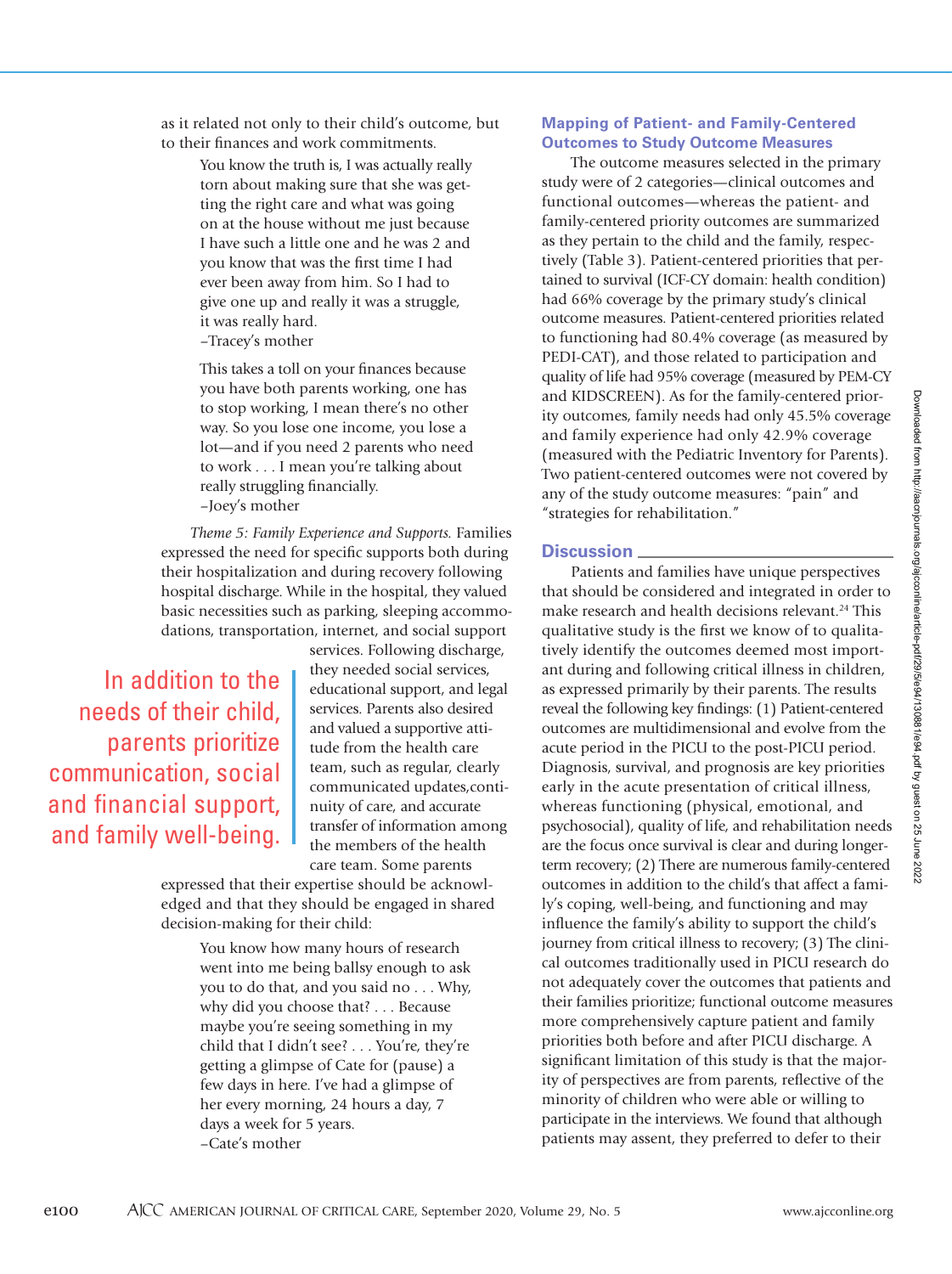# **Table 3**

**Mapping of patient- and family-centered outcomes to the study's outcome measures** 

|                                                             |                      |                                | <b>Study outcome measures</b> |                                         |  |
|-------------------------------------------------------------|----------------------|--------------------------------|-------------------------------|-----------------------------------------|--|
| Patient- and family-centered priorities                     | <b>While in PICU</b> | <b>After PICU</b><br>discharge | <b>Functional</b>             | <b>Clinical</b>                         |  |
| Child<br>Health condition; organ function; survival         | $\sqrt{ }$           | $\sqrt{ }$                     | PEDI-CAT                      | Mortality, PELOD-2;<br><b>PRISM III</b> |  |
| Physical function                                           |                      |                                | PEDI-CAT                      |                                         |  |
| Cognitive and emotional function                            |                      |                                | PEDI-CAT;<br><b>KIDSCREEN</b> | Not covered                             |  |
| <b>Mobility</b>                                             | $\sqrt{ }$           | $\sqrt{ }$                     | PEDI-CAT                      |                                         |  |
| Self-care, activities of daily living                       |                      |                                |                               |                                         |  |
| Quality of life                                             |                      |                                | <b>KIDSCREEN</b>              |                                         |  |
| Communication, behavior, stress management                  |                      |                                |                               |                                         |  |
| Social supports and relationships                           | $\sqrt{ }$           |                                | PEM-CY                        |                                         |  |
| Participation at home, social, school, and community        |                      |                                |                               |                                         |  |
| Length of hospital stay (time away from home, work, family) | V                    | <b>NA</b>                      |                               | Length of stay                          |  |
| Strategies for the child's rehabilitation                   | $\sqrt{ }$           | $\sqrt{ }$                     | Not covered                   | Not covered                             |  |
| Physical pain                                               |                      |                                |                               |                                         |  |
| Family<br>Parenting role                                    |                      |                                |                               |                                         |  |
| Parental physical and emotional health                      |                      |                                |                               |                                         |  |
| Concerns about family and their needs                       | $\sqrt{ }$           |                                | PIP                           |                                         |  |
| Finances, employment                                        |                      |                                |                               |                                         |  |
| Family experience                                           |                      |                                |                               |                                         |  |

Abbreviations: KIDSCREEN, a generic pediatric health-related quality of life measure; NA, not applicable; PEDI-CAT, Pediatric Evaluation of Disability Inventory, Computer Adaptive Test; PELOD-2, Pediatric Logistic Organ Dysfunction-2; PEM-CY, Participation and Environment Measure, Child and Youth version; PICU, pediatric intensive care unit; PIP, Pediatric Inventory for Parents; PRISM III, Pediatric Risk of Mortality III score.

parents at the time of the interview. The results should therefore be interpreted in this context.

The majority of adult and pediatric critical care studies to date measure only short-term, clinical outcomes such as organ dysfunction and severity of illness.3,4 Although those outcomes are important, this study demonstrates that these physiologically based outcomes cover only a portion of what children and families prioritize and omit the majority of patient-centered outcomes that extend beyond survival to the post-PICU period. Survival and recovery from critical illness are complex, involving biological, psychological, and social elements, all of which require different levels of attention at different times in the recovery process.5,25,26 Although biological, clinical outcomes are important in the resuscitation and stabilization phases of critical illness, they do not cover much of what is important to patients during recovery, such as functioning, participation, and quality of life. Recent survey data suggest that clinicians agree with family members that quality of life and functional outcomes should be prioritized in PICU research, $27$  a concept that is

increasingly acknowledged in publications about the adult ICU.<sup>28</sup> The results of this study are therefore important; they justify the need to measure outcomes that are important to patients and illustrate how these outcomes can be measured in a

longitudinal pediatric critical care study.<sup>6</sup> This study emphasizes the importance of redefining "definitive" outcomes for PICU research.

Although the study outcomes did cover much of the patient priorities, 2 outcomes of note were not covered at all: pain and rehabilitation strategies in the post-PICU period. The selection of outcomes when evaluating the effectiveness, impact, and quality of critical care

interventions should ideally be tailored to the specific research question, be responsive to the intervention under evaluation,<sup>29</sup> and be reflective of outcomes prioritized by patients and families, rather than restricted to those outcomes prioritized only by clinicians and researchers. Emerging PICU trials

Family-centered outcomes are of central importance as they affect a child's outcome and recovery.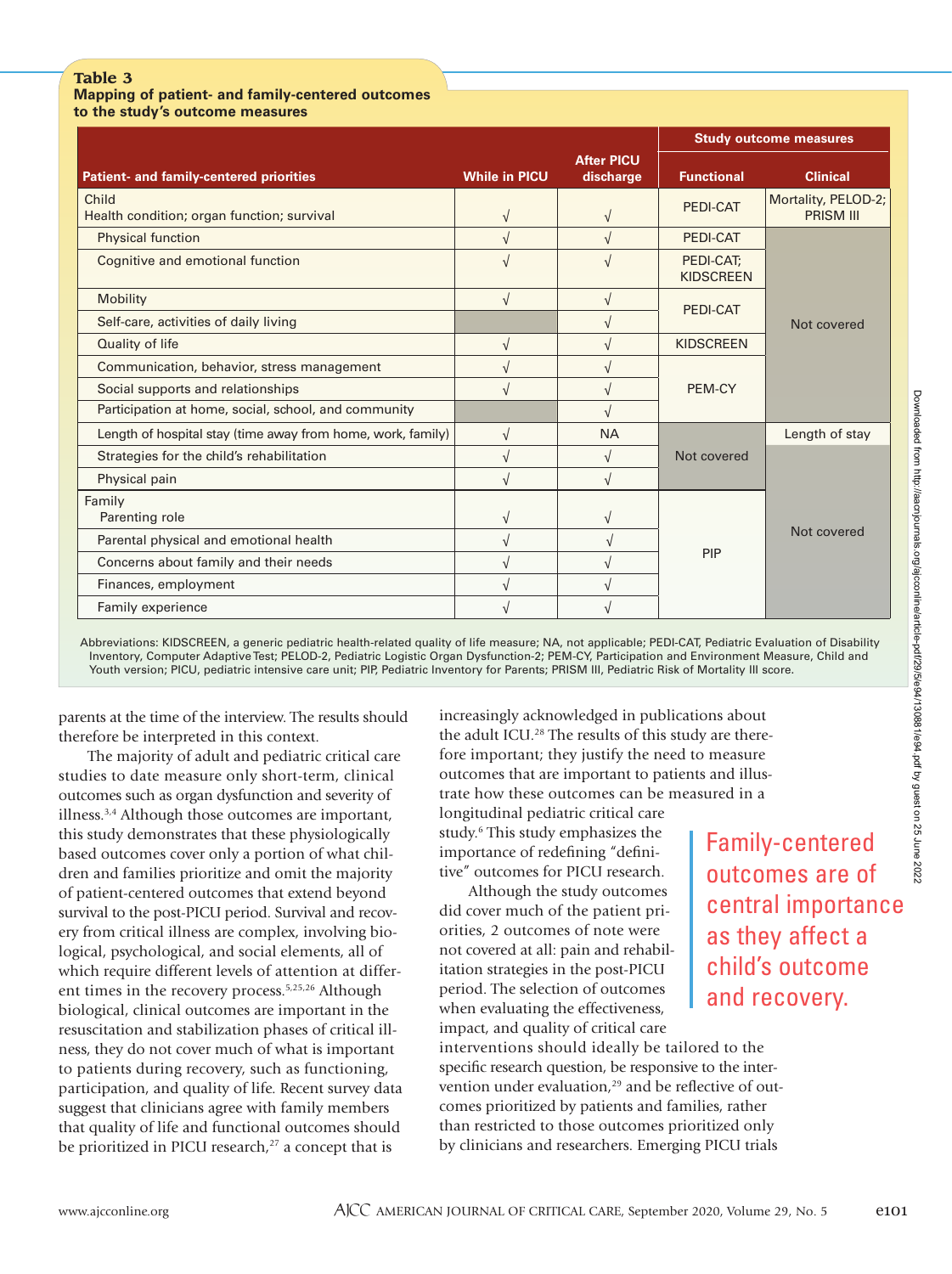are therefore evolving from selecting mortality or physiological primary end points to measuring functional outcomes and HRQoL.<sup>30-32</sup> Measuring patientcentered outcomes in critical care trials is complex; there is a tendency to oversimplify and represent a complex, multidimensional construct with a composite measure or score. Current work is underway engaging researchers as well as patient and family stakeholders to develop core outcomes sets and determine how best to measure them in PICU studies.<sup>33</sup>

This study also provides qualitative evidence of persistent physical, cognitive, and emotional symptoms in critically ill pediatric survivors that we now refer to collectively as the post–intensive care syndrome–pediatrics (PICS-p), and this study also shows that family members can experience significant burden and psychosocial sequelae (PICSfamily).34,35 Furthermore, the supports needed by families and their experience of care in the PICU are often overlooked, and these factors were only

Researcher-selected clinical outcomes currently do not adequately cover much of what is important to patients and families following critical illness.

partially captured by a single measurement tool in the primary study (PIP). Parental stress during a child's critical illness is among the highest of all childhood illnesses, and parental stress is an independent predictor of a longer hospital stay,<sup>6</sup> whereas family support shortens ICU stay.<sup>36</sup> Familycentered outcomes are

therefore of central importance as they affect a child's outcome and recovery.6,35 Structured interventions and evidence-based guidelines have been developed to optimize family-centered care and families' experience in the critical care setting.<sup>37</sup> How best to screen for and manage families after discharge remains unclear; few outpatient follow-up studies have been focused on the needs of family members, and data on the uptake and effectiveness of family interventions are mixed.<sup>38</sup>

Although it has received much attention, little guidance is available on how to design and conduct patient-centered outcomes research in the PICU. This study provides evidence that the ICF-CY is an appropriate model for guiding measurement of patient-centered outcomes in critical care, as it is in multiple other settings.<sup>39,40</sup> The ICF-CY does not, however, cover the experience of care, which as we have described, is crucial to outcomes for both patients and families.<sup>41</sup> Although the ICF-CY does

feature the family in the child's environment, we chose to present family outcomes as a separate theme given the wealth of this data. It was at times impossible to distinguish the impact on the patient from the impact on the family, as the patient-family dyad is often inseparable.

# **Conclusions**

Improving survivorship starts with understanding what outcomes are important to survivors. This study reveals novel, important findings that patientand family-centered outcomes following critical illness in children extend far beyond survival, and are focused on functioning, HRQoL, a healing environment, and rehabilitation. The study also illustrates the persistent and distressing psychological and emotional impact that critical illness has on families as well as pediatric patients, which is currently not being addressed within the PICU paradigm of acute care. This study justifies the need for clinicians to introduce measurement tools to more comprehensively evaluate the impact and quality of the care provided and to develop a better mechanism to screen for PICS-p during follow-up. This study also prompts researchers to include patient- and familycentered outcomes as important end points when evaluating the efficacy of PICU-based interventions.

#### ACKNOWLEDGMENTS

We would like to acknowledge and thank the patients and their families for sharing their experiences with us and participating in this study.

#### FINANCIAL DISCLOSURES

This study was funded by an Academic Health Sciences Alternate Funding Plan Innovation Grant (HAHSO Grant no. 3576.3014214; AMOSO Grant no. INN14-001).

#### **SEE ALSO**

For more about outcomes in critically ill children, visit the *Critical Care Nurse* website, **www.ccnonline.org**, and read the article by Pasek et al, "Important Outcomes for Parents of Critically Ill Children" (June 2019).

#### **REFERENCES**

- 1. Odetola FO. Outcomes research in the PICU. In: Wheeler DS, Wong H, Thomas P, eds. *Pediatric Critical Care Medicine.* 2nd ed. Springer-Verlag; 2014:107-116.
- 2. Angus DC, Mira JP, Vincent JL. Improving clinical trials in the critically ill. *Crit Care Med.* 2010;38(2):527-532.
- 3. Duffett M, Choong K, Hartling L, et al. Randomized controlled trials in pediatric critical care: a scoping review. *Crit Care.* 2013;17(5):R256.
- 4. Gaudry S, Messika J, Ricard JD, et al. Patient-important outcomes in randomized controlled trials in critically ill patients: a systematic review. *Ann Intensive Care.* 2017; .<br>7(1):28.
- 5. Namachivayam P, Shann F, Shekerdemian L, et al. Three decades of pediatric intensive care: who was admitted, what happened in intensive care, and what happened afterward. *Pediatr Crit Care Med.* 2010;11(5):549-555.